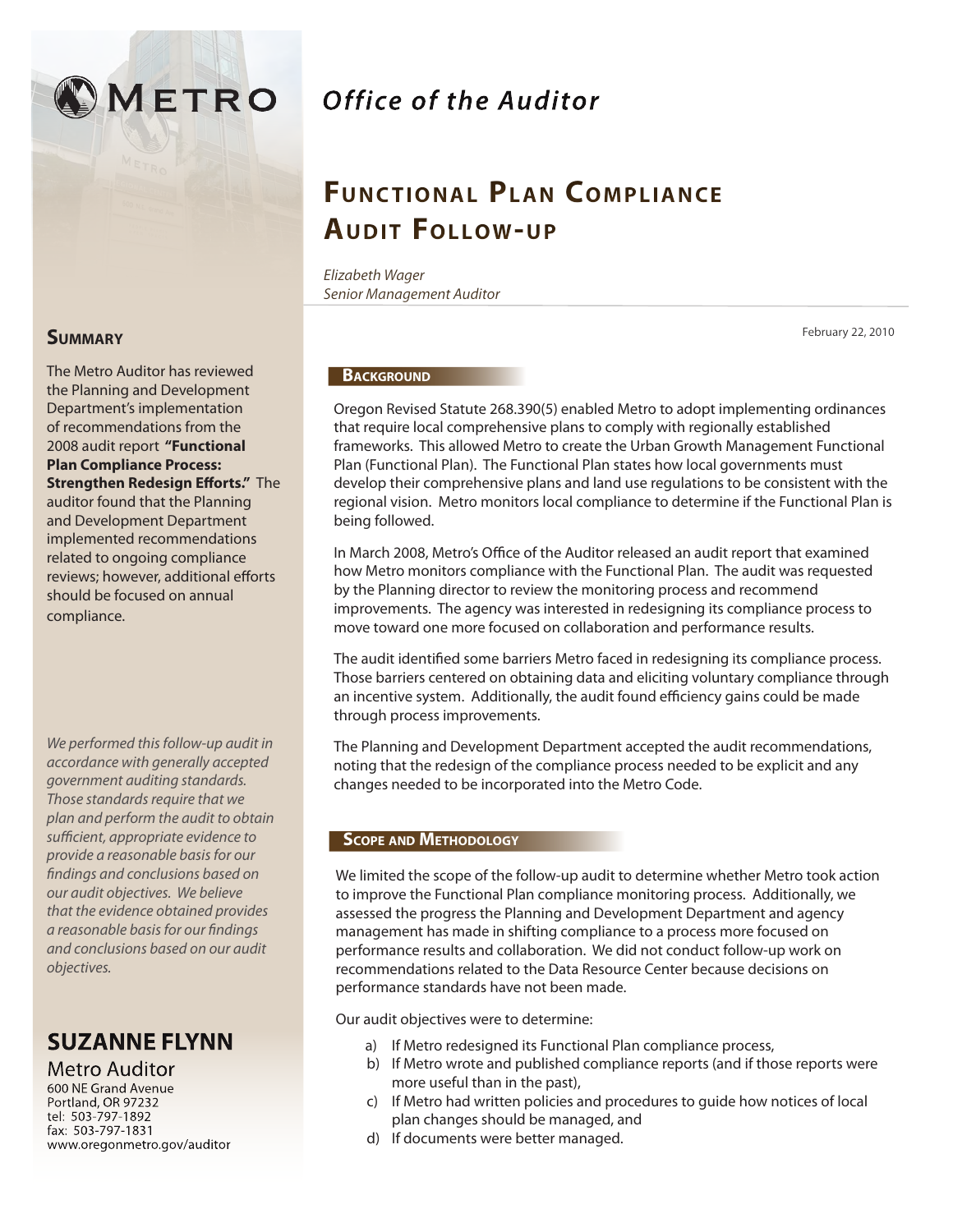To accomplish this, we met with agency and Department management responsible for the program to determine if changes in the compliance process had been made. We interviewed agency management, the employees who developed the changes and were implementing the new systems, and the planners who used the new system.

We reviewed the new policies and procedures and the systems used to monitor jurisdictional compliance and also the division's new document management structure.

#### **Results**

We found the Planning and Development Department had implemented the recommendations related to improving the ongoing compliance monitoring process, but not those related to the annual compliance report. This was due, in part, to the agency's desire to shift compliance away from a regulatory role to one more focused on performance results. Metro was working on developing performance standards. Management thought those could be used to evaluate progress in implementing Metro's 2040 Growth Concept, as well as to monitor Functional Plan compliance. Additionally, our recommendation to revise the Metro Code to reflect the changes in the compliance process had not been implemented.

We heard from senior staff as well as management that the performance standards will be established in 2010. However, there was no timeline or milestones to evaluate progress—or a work plan or schedule to signal if the project was progressing appropriately. Agency management and the Planning and Development Department need to come to consensus regarding how and when the performance standards will be developed so there will be a higher likelihood this objective will be achieved. Further, we questioned whether a performance measurement system will provide sufficient information to local jurisdictions about compliance and whether it will fulfill Metro's role in compliance monitoring.

#### **Recommendations Implemented**

We commend the Planning and Development staff for redesigning the ongoing review compliance process. The Department's new system addressed the weaknesses noted in the prior audit (refer to Exhibit 1). The Planning and Development Department established a coordinator responsible for managing documentation and established a file management system. Procedures for ongoing review of titles in accordance with specific written criteria were also established.

#### **Recommendations Not Implemented**

#### **Functional Plan Compliance and Achieving the 2040 Growth Concept**

In November 2007, the Metro Chief Operating Officer issued a memorandum to Metro jurisdictions notifying them of changes in compliance monitoring. The memo indicated compliance reporting on certain elements of the Functional Plan would be suspended; some titles of the Functional Plan would be amended; compliance reporting for the most recent titles would continue; and the annual compliance report would be changed. An underlying issue within the compliance process was that some viewed it as burdensome and bureaucratic.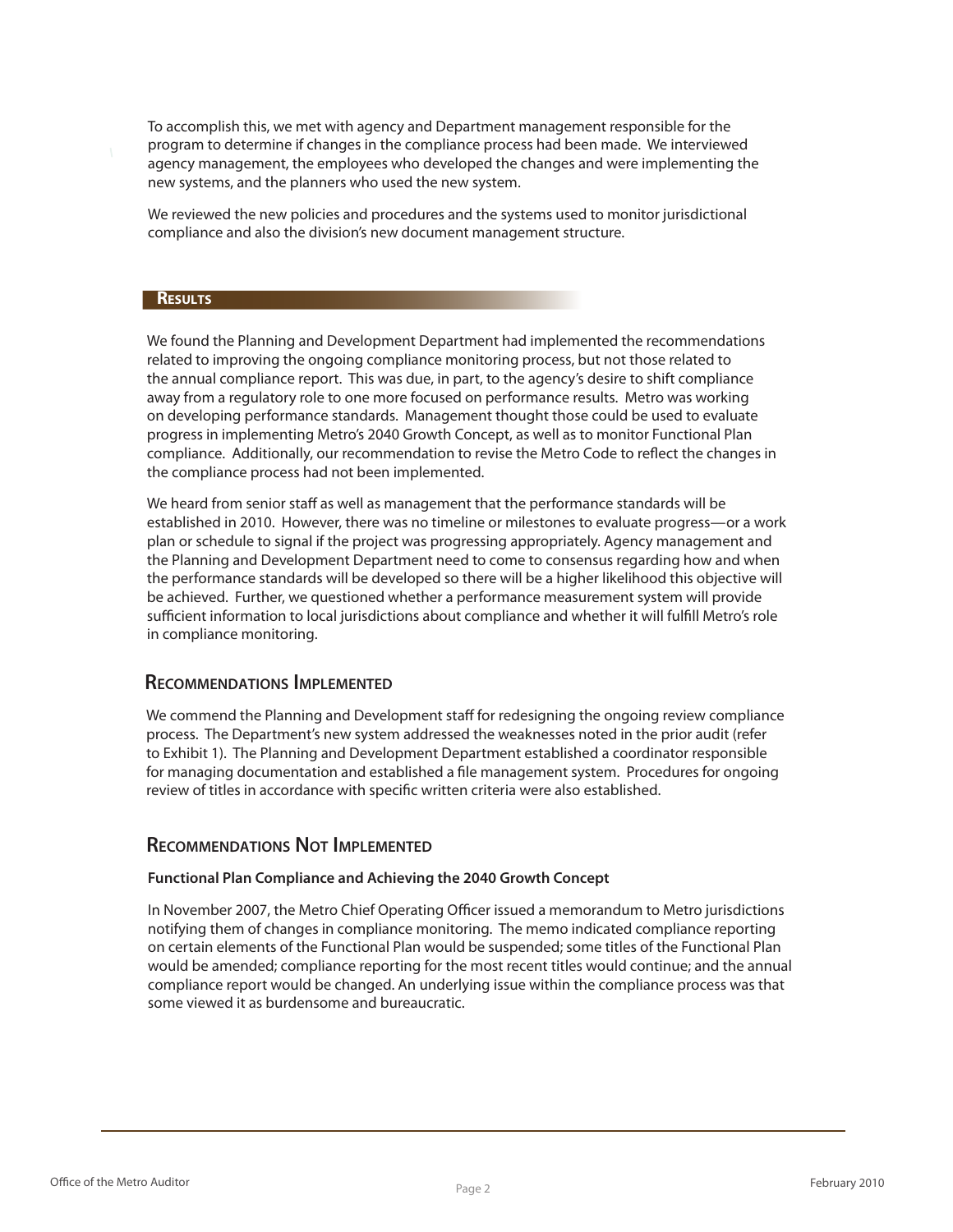#### **Exhibit 1**

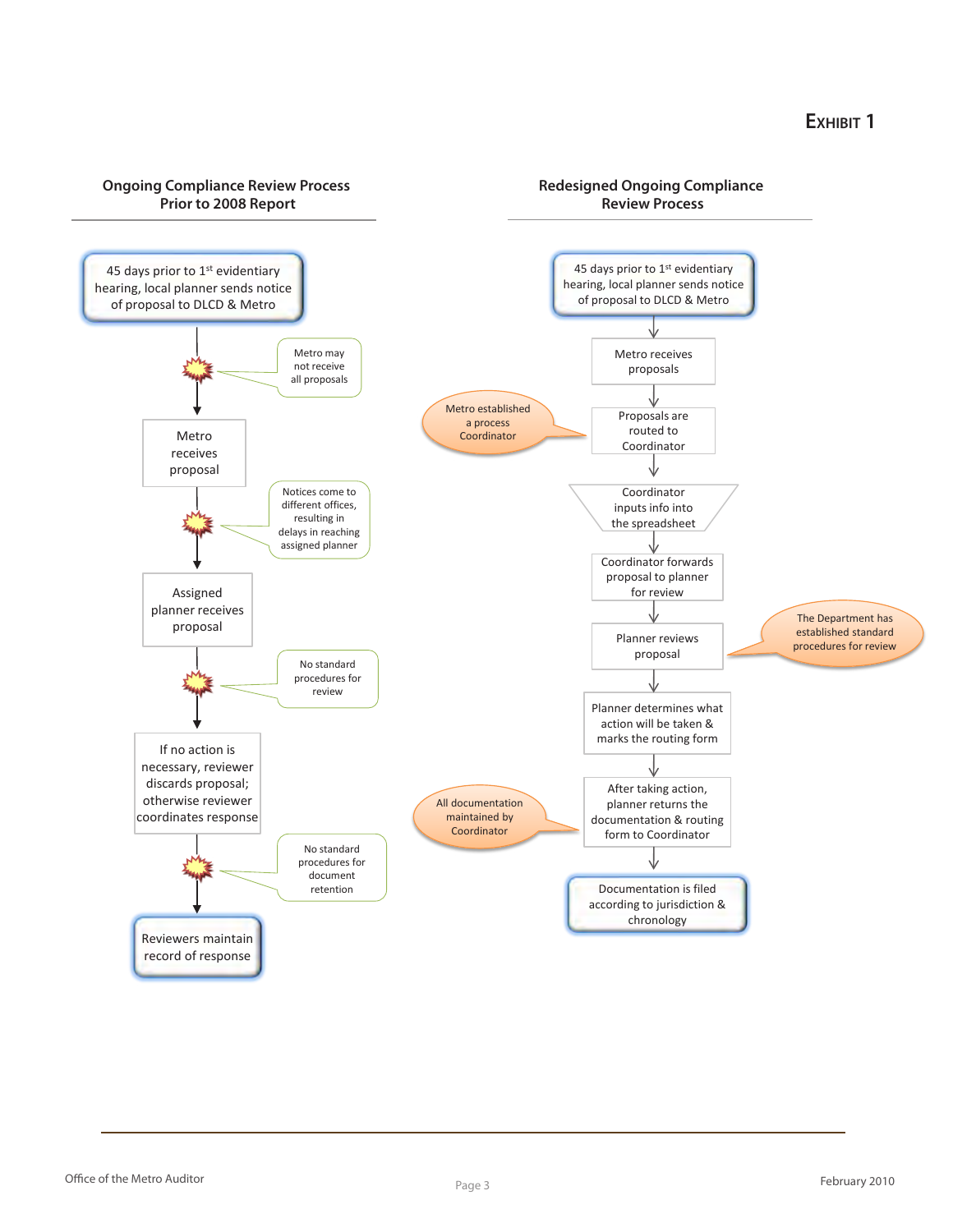The annual report was intended to provide accountability regarding jurisdictions' compliance with the Functional Plan. The 2007 memo stated that the annual compliance report would be changed. Rather than changing the annual compliance report, it appears to have been discontinued. Staff indicated they were waiting for direction from management regarding how to proceed with the annual compliance report. Staff believed the annual reporting would still be produced but it was unclear how or when it will resume.

Planning and Development management said the focus has been on achieving consensus on region-wide performance measures before shifting the focus to integrating the performance measures with compliance. A draft of regional indicators was discussed at a Metro Policy Advisory Committee meeting in October 2009 and auditors were told those regional indicators would be accepted by the Committee in 2010. Planning management said progress will be made on the regional indicators within 2010, although there is no work plan, schedule or timelines. Once the region-wide performance measures are established, work on integrating compliance with performance measures can continue.

Designing, coming to agreement on, and implementing a performance measurement system is complex and lengthy. We are not convinced that a new report will be designed in the near future. Further, we are not certain that such a system would address accountability at the local jurisdiction level.

#### **AREAS NEEDING FURTHER ATTENTION**

While Metro implemented some of the recommendations from the audit, key areas remain.

- 1) To ensure achievement of Functional Plan objectives, Metro leadership should re-evaluate whether using performance measures will provide sufficient information to judge the effectiveness of planning recommendations.
- 2) If Metro plans to pursue evaluating compliance through a system of performance measures, the following should be done to increase the likelihood of success:
	- • Identify a team responsible for the development of the performance measures.
	- Create a schedule and a work-plan for the development and implementation which includes timeline and milestones.
	- • Amend the Metro Code to reflect any revisions to the requirement to report on compliance annually.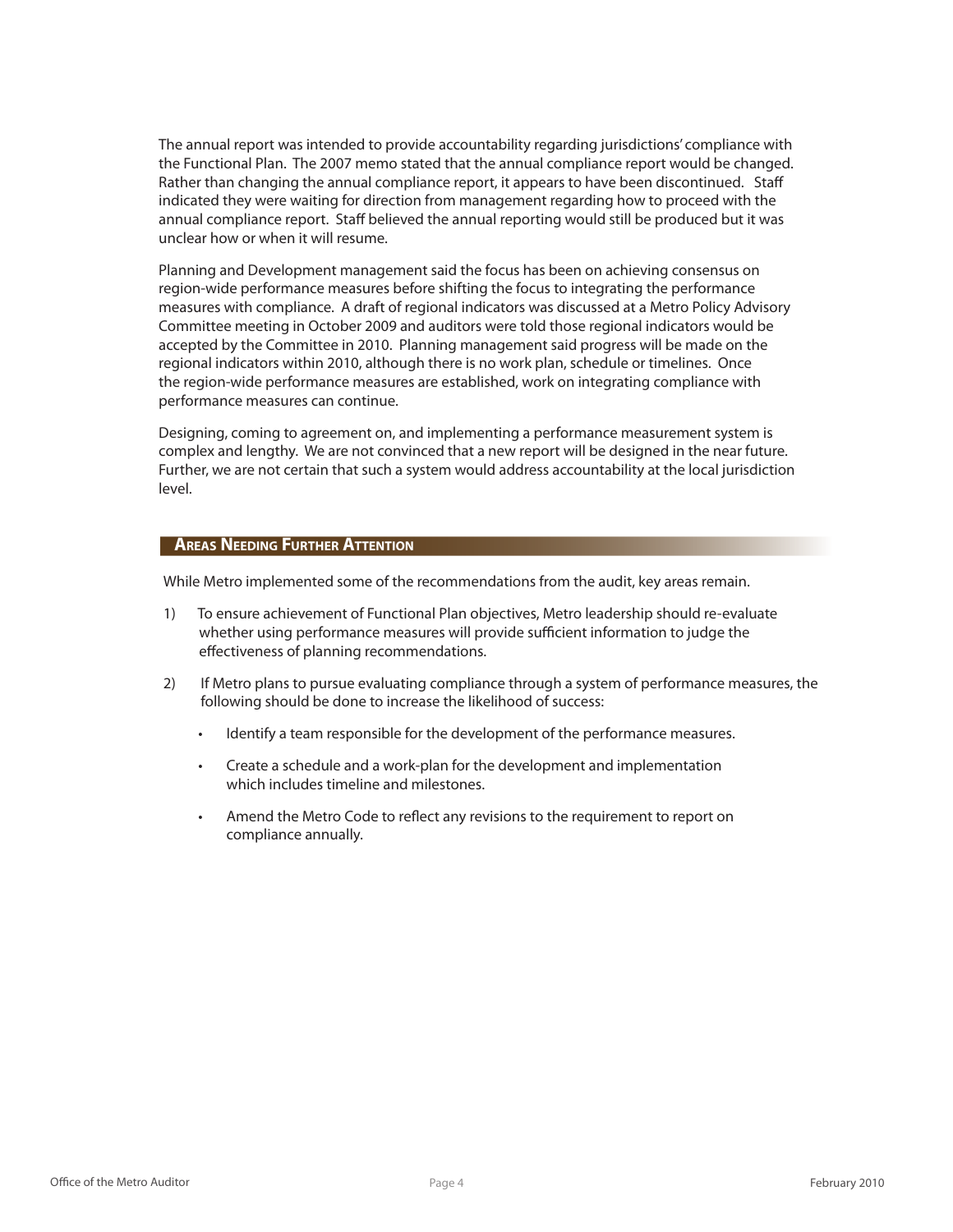### **Status of Metro Auditor Recommendations**

| <b>2008 Recommendations</b>                                                                                                               |                                                                                                                                                            | <b>Status</b>                                     |
|-------------------------------------------------------------------------------------------------------------------------------------------|------------------------------------------------------------------------------------------------------------------------------------------------------------|---------------------------------------------------|
| In redesigning its compliance system, Metro should:                                                                                       |                                                                                                                                                            | <b>IN PROCESS</b>                                 |
| a.<br>b.                                                                                                                                  | Dedicate a team to be responsible for managing the redesign.<br>Develop a timeline with milestones in order to measure progress and identify<br>obstacles. |                                                   |
| C.<br>d.                                                                                                                                  | Clarify goals, principles and priorities.<br>Develop an approach for how Metro will communicate with stakeholders<br>about the new process                 |                                                   |
| If Metro will use data from its Data Resource Center as a basis for evaluating local<br>compliance, Metro should:                         |                                                                                                                                                            | <b>NOT IN THE AUDIT</b><br><b>FOLLOW-UP SCOPE</b> |
| a.                                                                                                                                        | Address gaps in permit and tax lot data and missing permit data for some<br>communities in Metro.                                                          |                                                   |
| b.<br>C.                                                                                                                                  | Monitor the quality of data, and<br>Establish a way to collect and report data regularly for compliance.                                                   |                                                   |
| Metro should create a file management system for its compliance documents that:                                                           |                                                                                                                                                            | <b>IMPLEMENTED</b>                                |
| a.                                                                                                                                        | Follows the schedule listed in Metro's Records Retention Schedule for<br><b>Functional Plan records.</b>                                                   |                                                   |
| b.                                                                                                                                        | Has written instructions for the organization of files and records to promote<br>consistency.                                                              |                                                   |
| C.                                                                                                                                        | Assigns a lead records coordinator to develop and supervise compliance files.                                                                              |                                                   |
| Metro should have written procedures to guide how notices of local plan changes<br>and land use regulations are managed.                  |                                                                                                                                                            | <b>IMPLEMENTED</b>                                |
| Metro should improve the efficiency of ongoing reviews by coordinating with DLCD<br>to receive local proposals electronically             |                                                                                                                                                            | <b>IMPLEMENTED</b>                                |
| Metro should make reports more useful by:                                                                                                 |                                                                                                                                                            | <b>IN PROCESS</b>                                 |
| a.                                                                                                                                        | Providing a table of contents.                                                                                                                             |                                                   |
| b.<br>C.                                                                                                                                  | Starting with a summary overview.<br>Keeping reports short and concise.                                                                                    |                                                   |
| d.                                                                                                                                        | Including a substantive evaluation of the effectiveness of the Functional Plan                                                                             |                                                   |
|                                                                                                                                           | in achieving the 2040 Growth Concept.<br>Using a consistent layout and organization in presenting information.                                             |                                                   |
| e.                                                                                                                                        |                                                                                                                                                            |                                                   |
| Once Metro redesigns its Functional Plan compliance process, it should revise the<br>Metro Code and submit the changes to DLCD for review |                                                                                                                                                            | <b>IN PROCESS</b>                                 |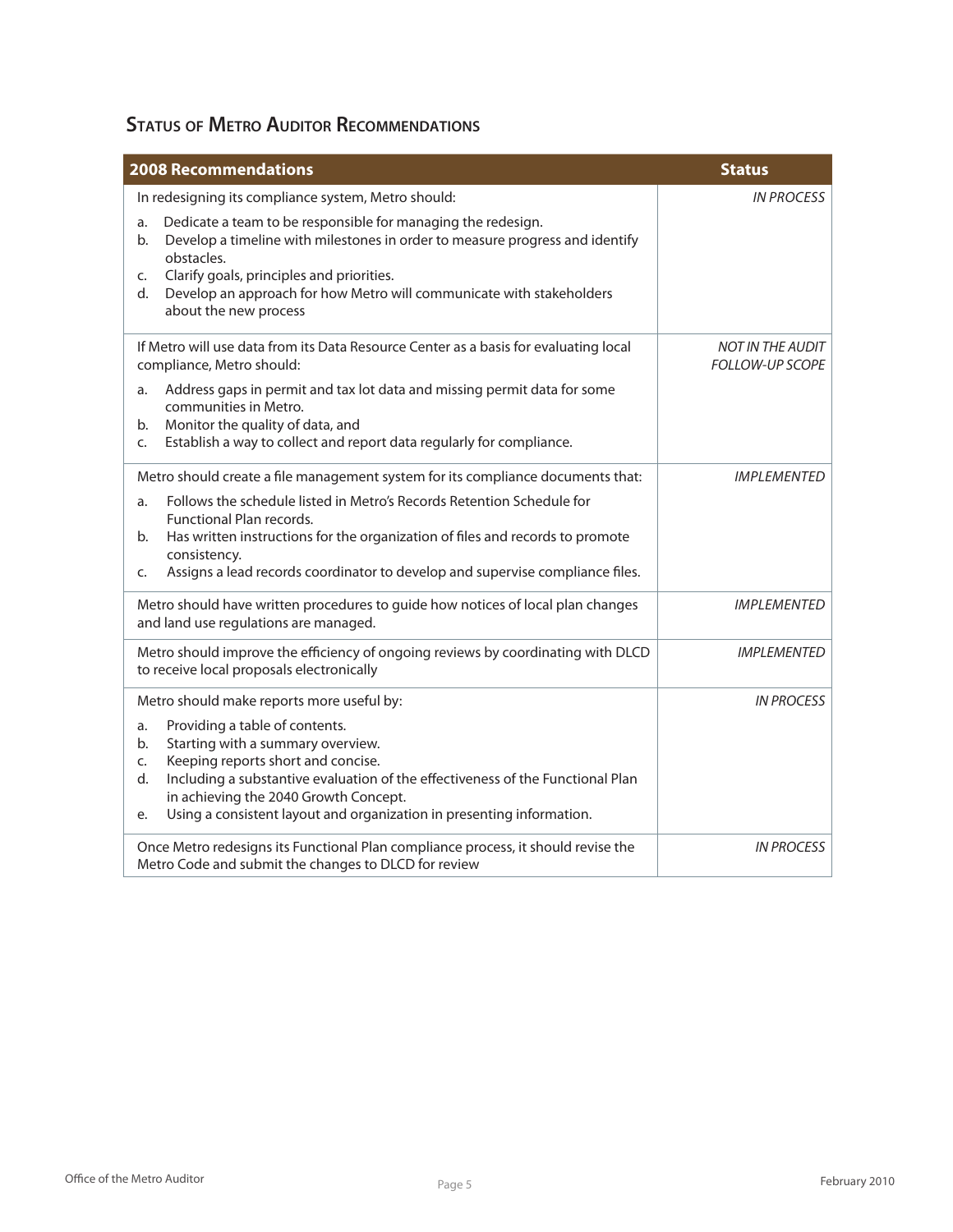600 NE Grand Ave. Portland, OR 97232-2736 503-797-1700 503-797-1804 TDD 503-797-1797 fax

www.oregonmetro.gov



February 19, 2010

The Honorable Suzanne Flynn Metro Auditor 600 NE Grand Ave Portland, Oregon 97232

Dear Ms. Flynn:

Thank you for the opportunity to respond to your audit "Functional Plan Compliance Audit Followup." Staff would like to thank you for your recognition of our efforts to improve the ongoing compliance monitoring process.

#### Background:

The Auditor's March 2008 report, titled "Functional Plan Compliance Process: Strengthening Redesign Efforts," recommended that Metro develop a plan for how it will redesign its functional plan compliance process and improve its file management system for compliance documents. The report came shortly after Michael Jordan directed local jurisdictions to suspend progress reporting on several elements required in the functional plan to allow Metro to create a more meaningful way of evaluating progress in implementing the 2040 Growth Concept by integrating compliance with performance measures. The major recommendations in the 2008 report were to:

- Develop a team and approach to the redesign process;
- $\bullet$ Improve the data resources to monitor performance;
- Improve the land use compliance file management system and procedures;  $\bullet$
- $\bullet$ Improve the annual compliance report; and
- Submit proposed changes to DLCD.  $\bullet$

The report noted that Metro's proposal to link compliance to performance measures faced many barriers and challenges.

In its response, the Planning and Development Department stated its intent to incorporate the redesign of the compliance process into Making the Greatest Place (MGP). The response highlighted the importance of council and local jurisdiction discussions about the role of the functional plan in implementing the 2040 Growth Concept and in redesigning the compliance process.

Since 2008, the Department has worked with the Council to implement many of these recommendations:

In 2009, instituted an outcomes-based approach that aligns the growth management ۰ decisions with desired regional outcomes, shifting the framework for decisions on the Regional Transportation Plan, Urban Growth Report, Reserves and other decisions.